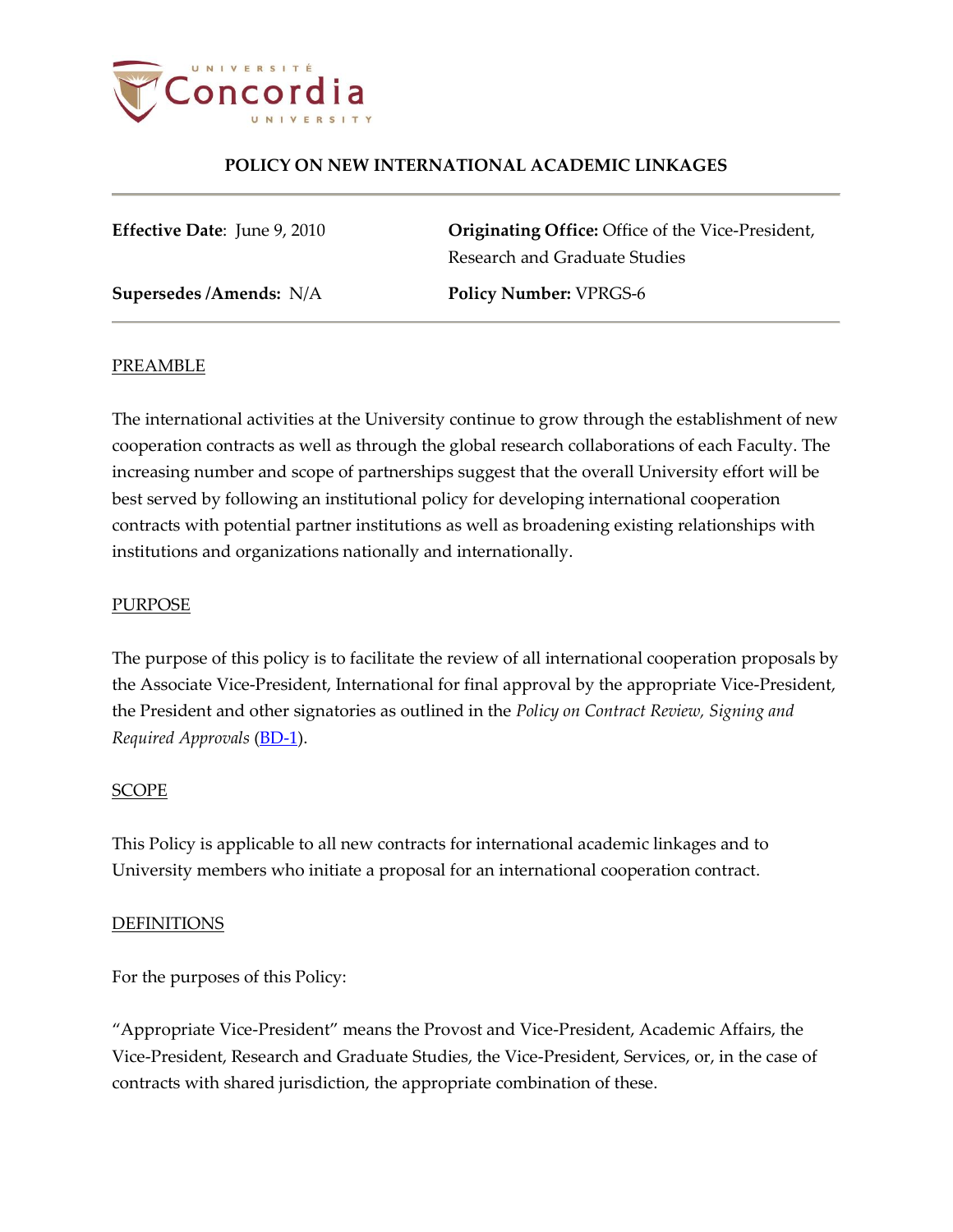

### Page 2 of 6

"Contract" means any written or verbal agreement, contract, letter of intent, memorandum of understanding or memorandum of agreement, the provisions of which are binding upon the University.

**"**Cooperation Contract**"** frequently referred to as an Academic Cooperation Agreement**,** means a written agreement between the University and another institution, government, or non-profit institution that supports student and/or faculty exchanges, research collaborations, or multiinstitutional degree programs. A Cooperation contract may entail a commitment of one or more University resources for academic and research purposes and has been approved by designated signatories.

Cooperation Contracts also include "Memoranda of Understanding" (MOU) and "Letters of Intent" (LOI) which are written statements of goodwill between the University and another institution, government or a non-profit organization expressing a mutual interest from both parties to form a partnership with the objective of generating reciprocal benefits. An MOU or LOI does not normally involve a commitment of University resources.

### **POLICY**

### Proposing a Contract – Internal Initiation

- 1. A contract may be proposed internally by a University faculty member, research group or academic unit.
- 2. The process to establish a cooperation contract with another institution is initiated by consulting the Associate Vice-President, International and the Director of Concordia International to assess the feasibility and the overall academic fit of the potential cooperation.
- 3. During this process, the proposer must seek the support of the Chair of his/her Department to continue with the proposal. The Director of Concordia International will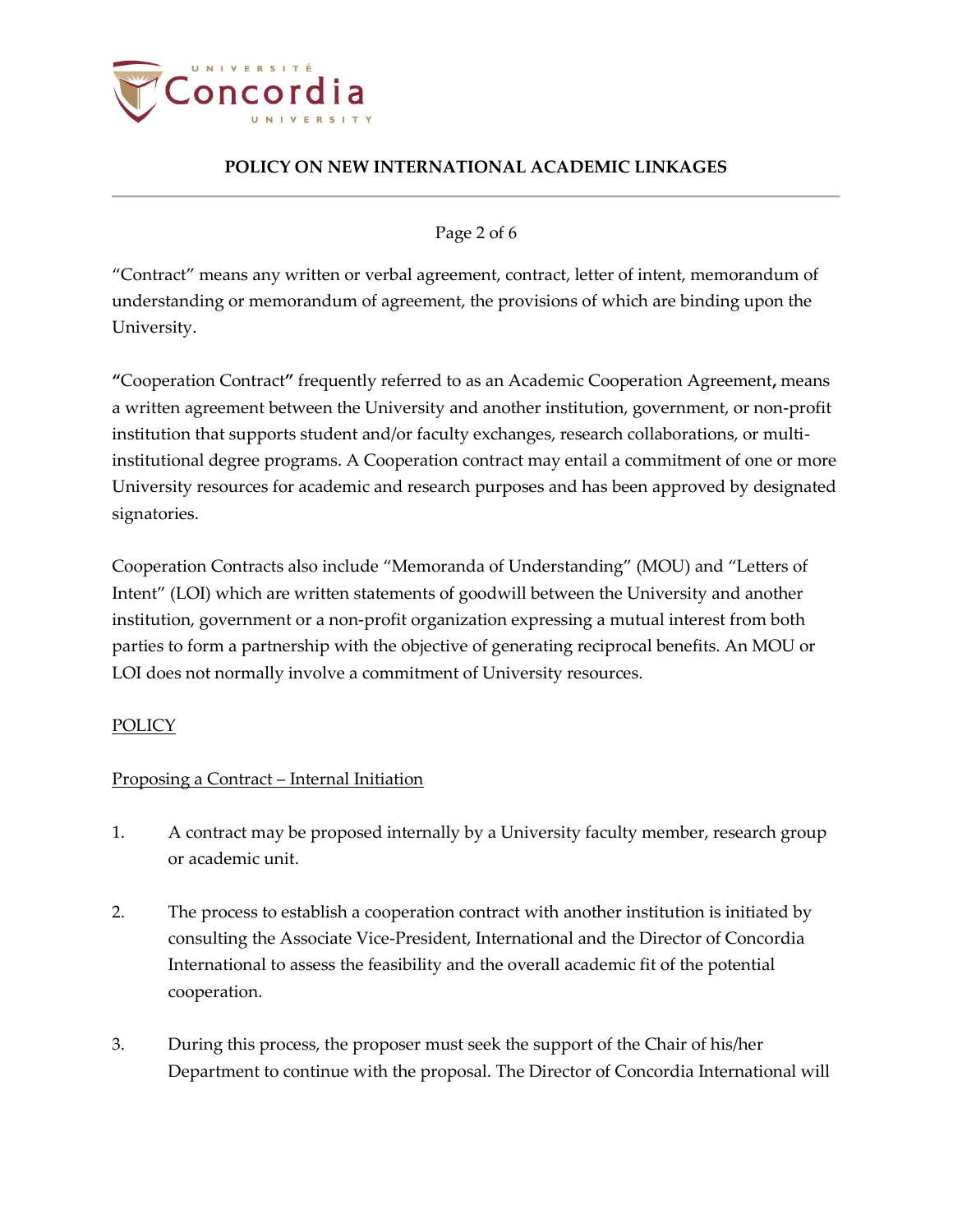

Page 3 of 6

prepare a [Cooperation Evaluation Form](http://www.concordia.ca/content/dam/common/docs/policies/official-policies/VPRGS-6-Evaluation_Form.pdf) in collaboration with the proposer. The Dean shall be kept informed during the process.

Proposing a Contract – External Initiation

- 4. A contract may be proposed externally by a partner institution or a representative of an external academic unit or research group. This proposal might be made to a Concordia Professor, a Department, a Dean, Vice-President or the President.
- 5. All proposals shall be referred to the Associate Vice-President, International and the Director of Concordia International, who shall assess the feasibility and the overall academic suitability of the potential cooperation.
- 6. Discussion of the proposed cooperation shall take place with all interested parties, inperson or at distance, and the Director of Concordia International shall prepare a [Cooperation Evaluation Form.](http://www.concordia.ca/content/dam/common/docs/policies/official-policies/VPRGS-6-Evaluation_Form.pdf)
- 7. No cooperation or contract may be promised until the full review process has been completed and the contract approved.

### Evaluation and Recommendation

- 8. In order to ensure the appropriate level of expertise and comprehensive review of each proposed international cooperation, the proposal an[d Cooperation Evaluation Form](http://www.concordia.ca/content/dam/common/docs/policies/official-policies/VPRGS-6-Evaluation_Form.pdf) shall be submitted to the International Advisory Committee for review and discussion of the following:
	- a. Academic standing of the potential institutional partner;
	- b. General scope and specific areas of the proposed cooperation;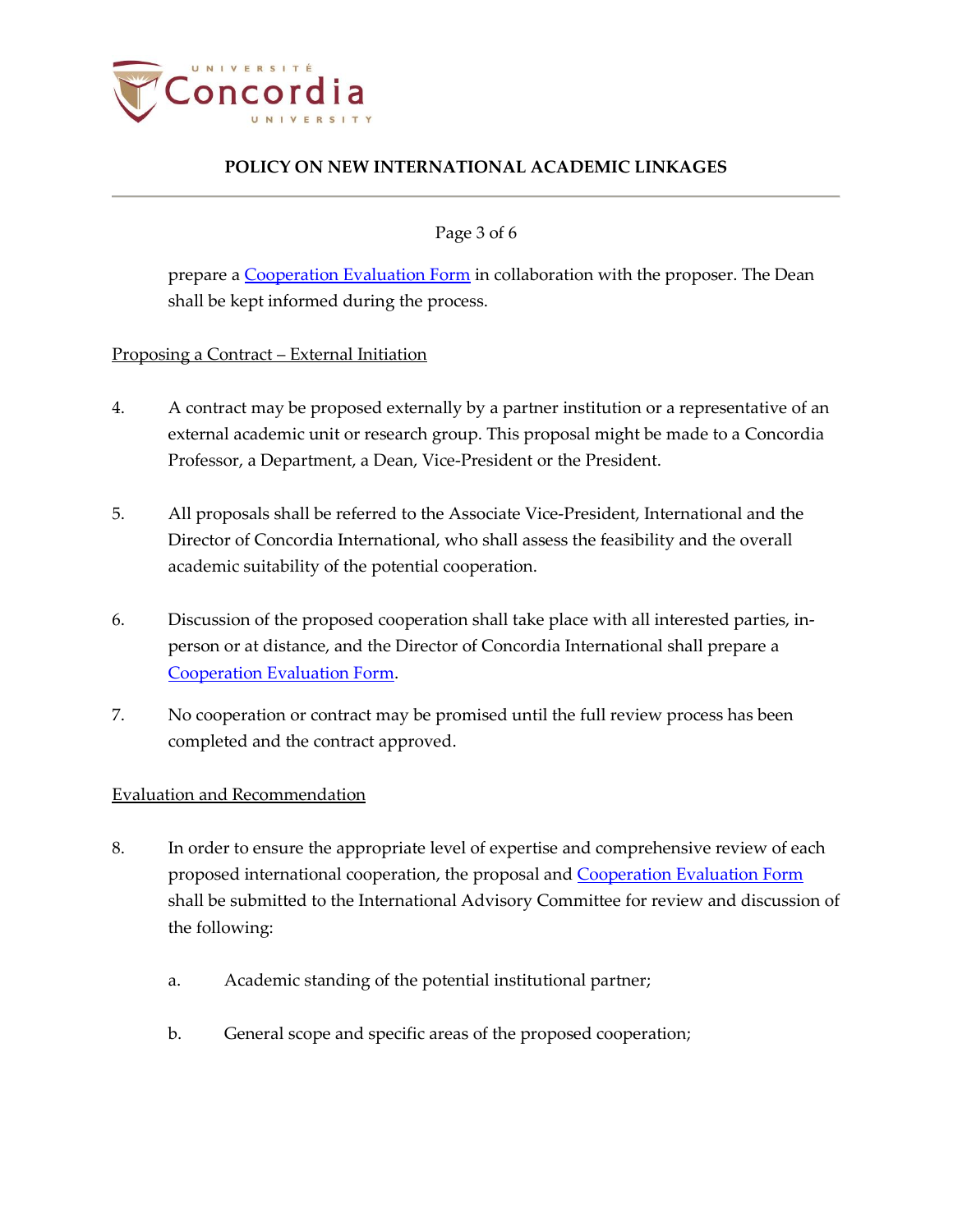

### Page 4 of 6

- c. Resources and strengths of the prospective partner, and the extent to which they reinforce or complement Concordia's resources and strengths;
- d. Potential benefits for other Concordia academic units;
- e. Parties' responsibilities, potential liabilities arising from the activities proposed, the financial arrangements, and any services to be provided;
- f. Evidence that the Concordia unit and the partner institution can support their commitments under the contract; and
- g. Time frame of the proposed cooperation including terms of renewal and termination.

The International Advisory Committee shall be chaired by the Associate Vice-President, International and shall be composed of one (1) representative from the Office of the Provost and Vice-President, Academic Affairs; one (1) representative from the Office of the Vice-President, Services for contracts under the jurisdiction of that Office; the Dean of the School of Extended Learning; two (2) faculty members from the Faculty of Arts and Science; and one (1) faculty member each from the John Molson School of Business, the Faculty of Fine Arts and the Faculty of Engineering and Computer Science.

### Approval and Signature

- 9. Upon a positive recommendation of the Advisory Committee, the Associate Vice-President, International shall verify that the contract has the support of the relevant Dean(s).
- 10. A draft of the contract shall be prepared and sent by Concordia International to the prospective partner's International Relations representative(s) for approval. When both institutions have approved the text, the final version will be prepared for signature.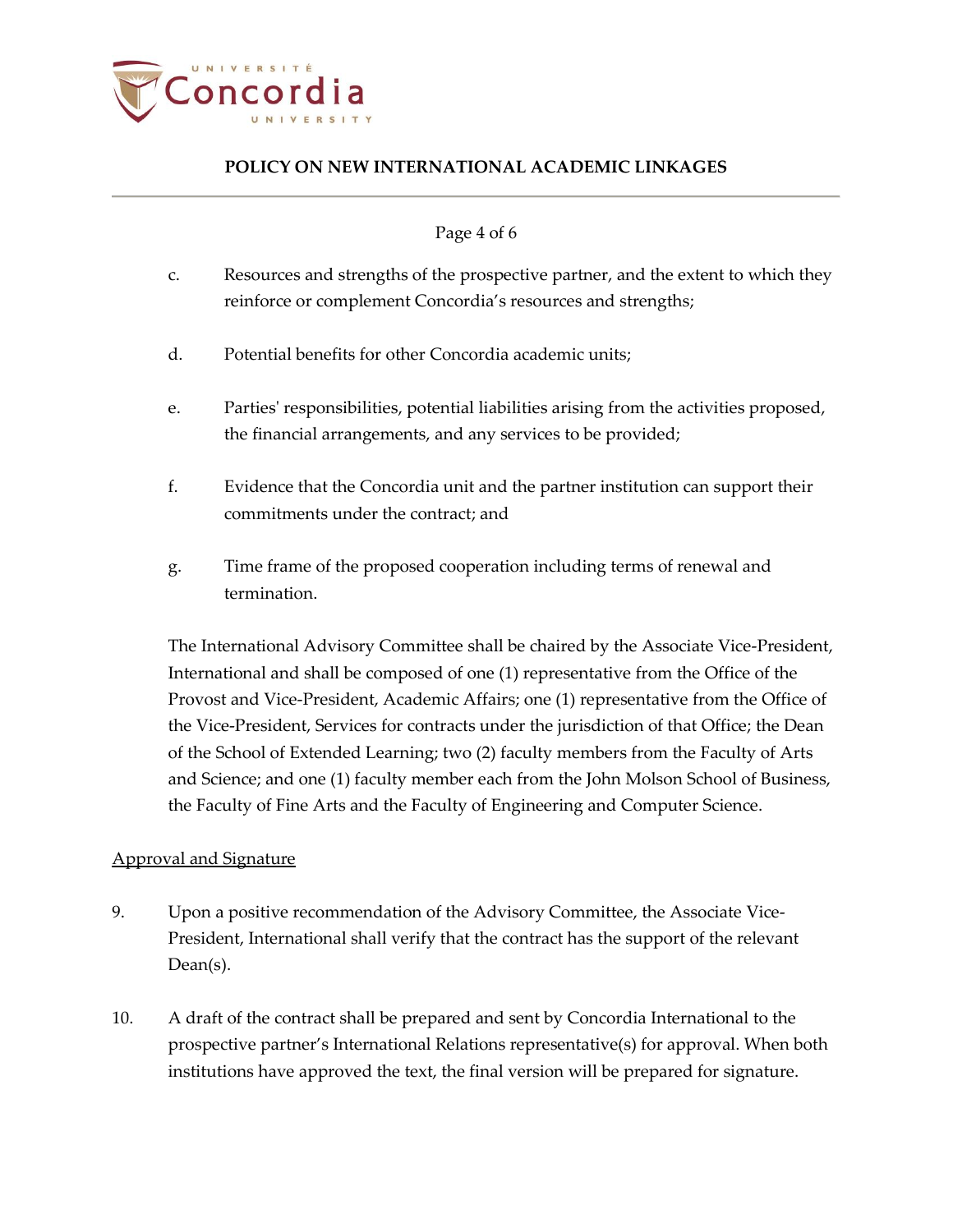

### Page 5 of 6

- 11. The Associate Vice-President, International shall prepare a letter of support summarizing the contract, confirming that the appropriate Chair(s) and Dean(s) support its implementation, and requesting the required University signatures as outlined in the *Policy on Contract Review, Signing and Required Approvals* (*BD-1*).
- 12. Either institution may be the first to sign the contract once all approvals are received. The partner institution will be instructed to return one (or two, where there is a translated version) fully signed contracts(s) to the University. All relevant parties shall be informed of the signature of the contract.

#### Administration

13. Administrative responsibility for international cooperation contracts is assigned to Concordia International which is responsible for overseeing the evaluation, establishment and implementation (including all required reporting) with respect to all international cooperation contracts.

### Renewal, Termination and Amendment

- 14. Cooperation contracts with partner institutions, including all amendments that may result after the initial signature, remain in effect for the period stated in the contract. The effectiveness of all contracts is subject to annual review by Concordia International. Any contract deemed inactive or seriously problematic may be terminated upon six months' written notice, unless otherwise stipulated in the contract.
- 15. No less than nine months prior to the expiration of the contract, the Associate Vice-President, International shall undertake a formal review of the contract and shall recommend to the appropriate Vice-President(s), no less than six months prior to the expiration date, whether or not it should be renewed, and if so, whether changes should be made to it.